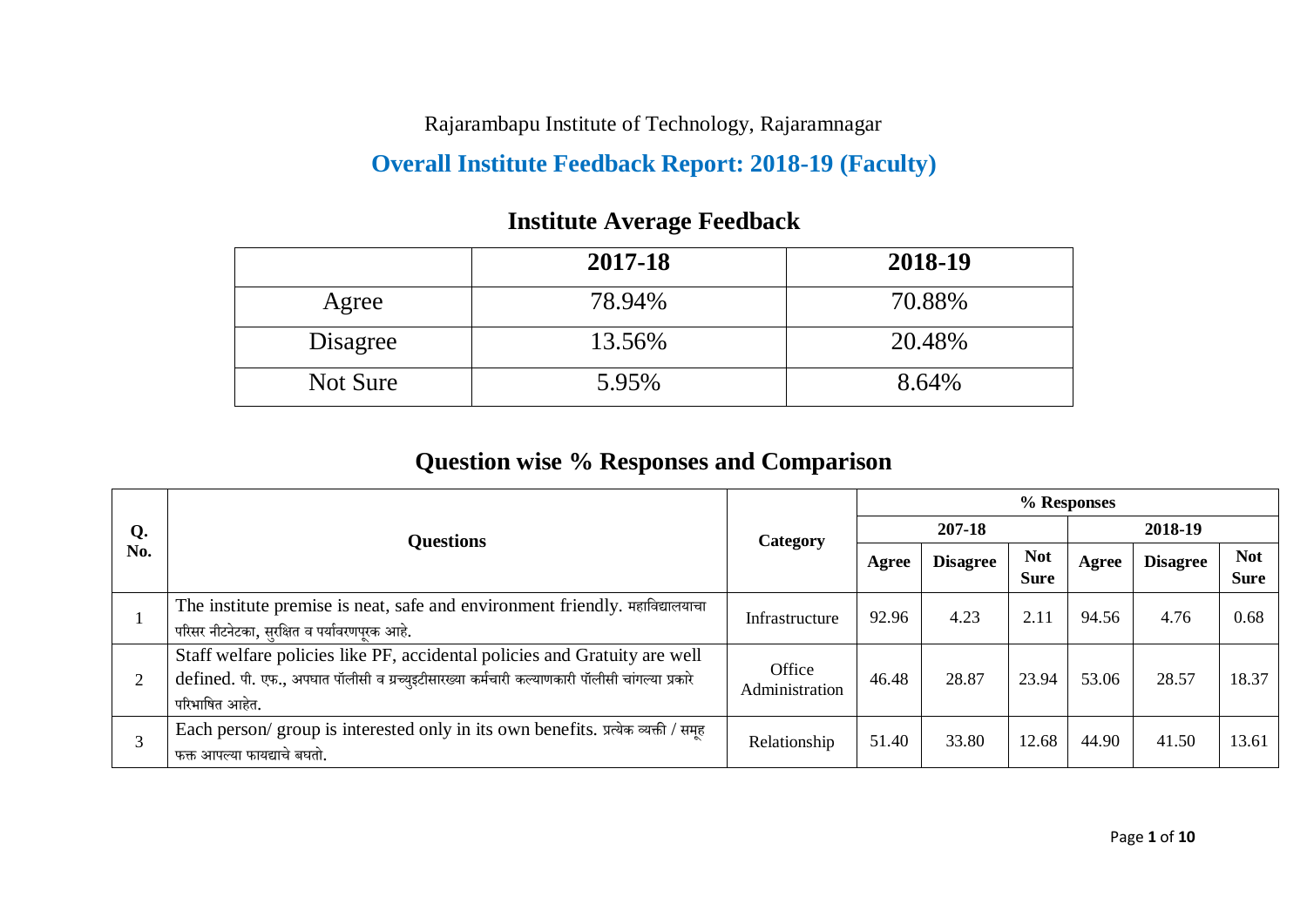|                | IT support (e.g. computer, internet, printing facility etc.) provided by                                                                                                                                                          |                          |       |       |       |       |       |       |
|----------------|-----------------------------------------------------------------------------------------------------------------------------------------------------------------------------------------------------------------------------------|--------------------------|-------|-------|-------|-------|-------|-------|
| $\overline{4}$ | institute is sufficient/up-to the mark. महाविद्यालयामार्फत दिल्या जाणाऱ्या माहिती तंत्रज्ञान<br>विषयक सुविधा (संगणक, इंटरनेट, प्रिंटींग सुविधा) पुरेशा आहेत.                                                                      | Infrastructure           | 84.51 | 11.27 | 3.52  | 85.71 | 12.24 | 2.04  |
| 5              | Library staff is supportive and cooperative. ग्रंथालय कर्मचारी सहाय्यक आणि सहकारी<br>आहेत                                                                                                                                         | Library                  | 92.96 | 2.82  | 3.52  | 94.56 | 4.08  | 1.36  |
| 6              | Office provides support for preparing reports of NAAC, NBA. ऑफिस<br>NAAC आणि NBA अहवाल तयार करण्यासाठी मदत करते.                                                                                                                  | Office<br>Administration | 52.11 | 35.92 | 10.56 | 53.06 | 36.05 | 10.88 |
| $\overline{7}$ | I always feel proud of my institute. महाविद्यालयाचा मला अभिमान आहे.                                                                                                                                                               | <b>Job Satisfaction</b>  | 89.44 | 7.04  | 2.82  | 87.07 | 4.76  | 8.16  |
| 8              | The public utilities (e.g. washrooms, common rooms, drinking water<br>facilities etc.) are maintained properly. सार्वजनिक उपयोगितांची देखभाल (उदा.:<br>वॉशरूम, कॉमन रूम, पिण्याच्या पाण्याची सुविधा इ.) योग्य प्रकारे ठेवली जाते. | Infrastructure           | 68.31 | 24.65 | 5.63  | 81.63 | 12.24 | 6.12  |
| 9              | Office staff operates as per the rules and regulations of<br>KES/SUK/DTE/AICTE KES/SUK/DTE/AICTE च्या नियम व कायद्यानुसार<br>ऑफिस कर्मचारी कामकाज करतात/चालवतात.                                                                  | Office<br>Administration | 52.82 | 32.39 | 14.08 | 49.66 | 38.78 | 11.56 |
| 10             | Institute provides facilities for family welfare. महाविद्यालय कौटुंम्बिक कल्याणासाठी<br>सुविधा पुरविते.                                                                                                                           | <b>Job Satisfaction</b>  | 32.39 | 45.07 | 20.42 | 34.69 | 40.14 | 25.17 |
| 11             | We get sufficient number of books from the library as per library rules.<br>ग्रंथालयाच्या नियमानुसार आम्हाला ग्रंथालयाकडून पुरेशी पुस्तके मिळतात.                                                                                 | Library                  | 86.62 | 9.86  | 1.41  | 96.60 | 2.72  | 0.68  |
| 12             | I enjoy my job. मला माझ्या कामाचा आनंद मिळतो.                                                                                                                                                                                     | <b>Job Satisfaction</b>  | 67.61 | 19.72 | 11.97 | 68.03 | 18.37 | 13.61 |
| 13             | The institute canteen is neat, clean and offers quality food. महाविद्यालयाच्या<br>उपहारगृह व्यवस्थित व स्वच्छ आहे तसेच उपहारगृह चांगल्या प्रतीचे अन्न पदार्थ मिळतात.                                                              | Infrastructure           | 47.89 | 37.32 | 14.08 | 57.82 | 29.25 | 12.93 |
| 14             | Salaries are paid in time. पगार/वेतन वेळेवर दिले जाते.                                                                                                                                                                            | Office<br>Administration | 95.77 | 2.11  | 1.41  | 97.96 | 1.36  | 0.68  |
| 15             | I can freely express my agreements or disagreements with the matters on<br>which my views are sought. ज्या बाबींवर माझे मत मागितले जाते त्यावर मी मुक्तपणे माझी<br>सहमती किंवा असहमती व्यक्त करू शकतो/शकते                        | <b>Job Satisfaction</b>  | 44.37 | 38.73 | 15.49 | 46.94 | 40.14 | 12.93 |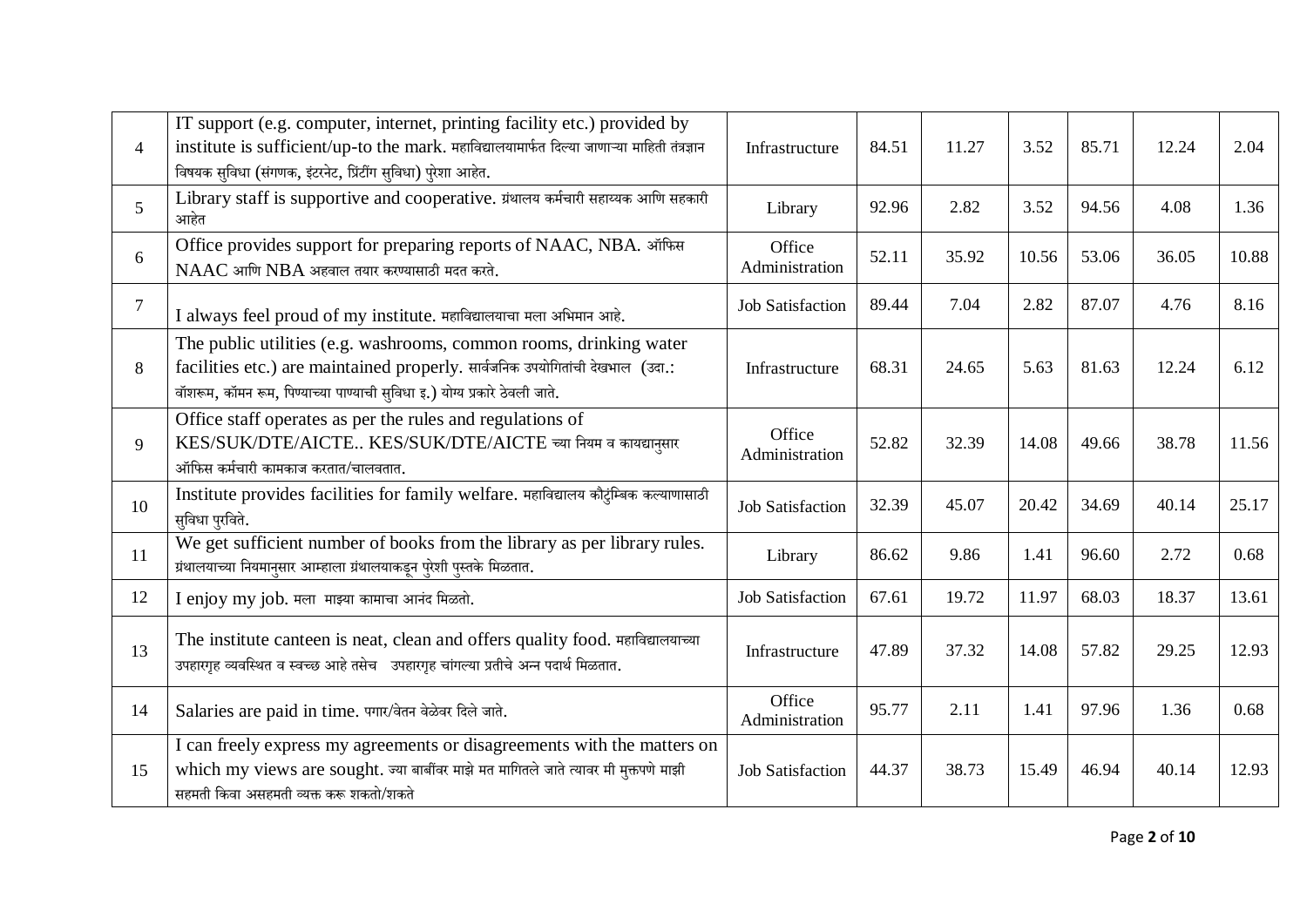| 16 | Faculty and staff works as a team. शिक्षक आणि शिक्षकेतर कर्मचारी एकसंधपणे काम करतात                                                                                                                                                                                                                                          | Relationship             | 65.49 | 23.24 | 10.56 | 73.47 | 17.01 | 9.52  |
|----|------------------------------------------------------------------------------------------------------------------------------------------------------------------------------------------------------------------------------------------------------------------------------------------------------------------------------|--------------------------|-------|-------|-------|-------|-------|-------|
| 17 | Classrooms and laboratories are well equipped with good ambience.<br>वर्गखोल्या व प्रयोगशाळा या सर्वासोयीनियुकत व प्रशस्त आहेत                                                                                                                                                                                               | Infrastructure           | 80.28 | 12.68 | 6.34  | 87.76 | 8.84  | 3.40  |
| 18 | Online recourses (e. g. e-journals, databases, e-books) meet my learning<br>and research needs. ऑनलाईन संसाधने (उदा. ई. नियतकालिके, डाटाबेस, ई-पुस्तके) माझ्या<br>शैक्षणिक व संशोधन गरजा पर्ण करतात.                                                                                                                         | Infrastructure           | 85.21 | 9.86  | 4.23  | 92.52 | 4.76  | 2.72  |
| 19 | Office records are properly maintained and made easily available as and<br>when required. (Service book, leave records, personal records etc.)<br>ऑफिसमधील कागदपत्रे/नोंदी व्यवस्थित योग्यरीत्या ठेवल्या  जातात आणि जेव्हा आवश्यकता असेल तेव्हा<br>सहज उपलब्ध होतात (उदा. सेवा पुस्तिका, रजेच्या नोंदी व वैयाक्तिक नोंदी इ.) | Office<br>Administration | 54.93 | 31.69 | 12.68 | 54.42 | 33.33 | 12.24 |
| 20 | The facilities and work culture in the institute is satisfactory.<br>महाविद्यालयातील सुविधा व कार्य करण्याच्या पद्धती (कार्य संस्कृती) समाधानकारक आहेत.                                                                                                                                                                      | <b>Job Satisfaction</b>  | 60.56 | 22.54 | 16.20 | 66.67 | 27.21 | 6.12  |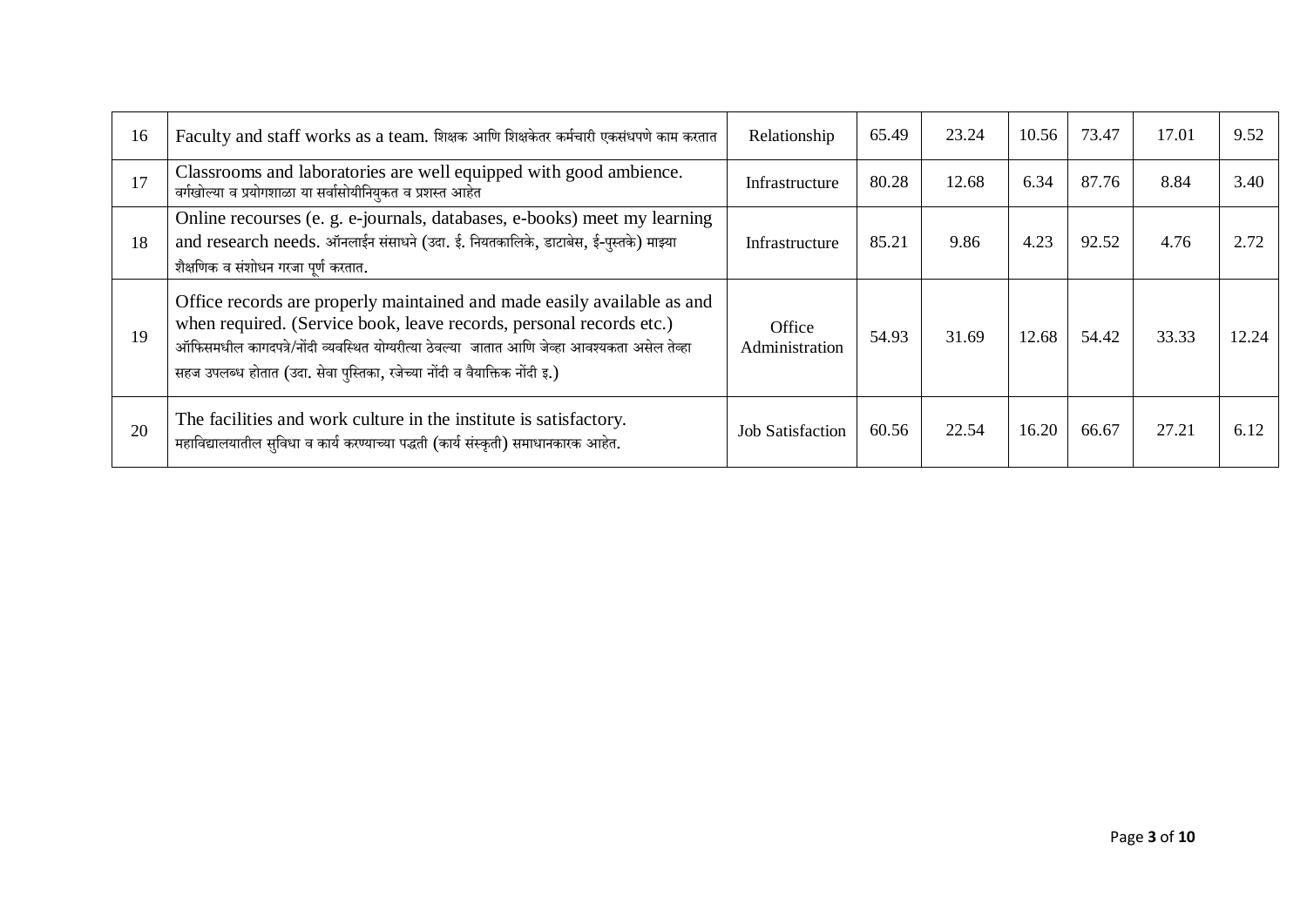## **Questions With Below Institute Average Score - 2018-19**

| <b>Q. No.</b>  | <b>Questions</b>                                                                                                                                                                                        | Category                 | % Responses  |                 |                 |  |
|----------------|---------------------------------------------------------------------------------------------------------------------------------------------------------------------------------------------------------|--------------------------|--------------|-----------------|-----------------|--|
|                |                                                                                                                                                                                                         |                          | Agree        | <b>Disagree</b> | <b>Not Sure</b> |  |
| $\overline{2}$ | Staff welfare policies like PF, accidental policies and Gratuity are well defined. पी. एफ., अपघात पॉलीसी व<br>ग्रच्युइटीसारख्या कर्मचारी कल्याणकारी पॉलीसी चांगल्या प्रकारे परिभाषित आहेत.              | Office<br>Administration | 53.06        | 28.57           | 18.37           |  |
| $\overline{3}$ | Each person/ group is interested only in its own benefits. प्रत्येक व्यक्ती / समूह फक्त आपल्या फायद्याचे बघतो.                                                                                          | Relationship             | 44.90        | 41.50           | 13.61           |  |
| 6              | Office provides support for preparing reports of NAAC, NBA. ऑफिस NAAC आणि NBA अहवाल तयार<br>करण्यासाठी मदत करते.                                                                                        | Office<br>Administration | 53.06        | 36.05           | 10.88           |  |
| 9              | Office staff operates as per the rules and regulations of KES/SUK/DTE/AICTE<br>$KES/SUK/DTE/AICTE$ च्या नियम व कायद्यानुसार ऑफिस कर्मचारी कामकाज करतात/चालवतात.                                         | Office<br>Administration | 49.66        | 38.78           | 11.56           |  |
| 10             | Institute provides facilities for family welfare. महाविद्यालय कौटुंम्बिक कल्याणासाठी सुविधा पुरविते.                                                                                                    | <b>Job Satisfaction</b>  | <b>34.69</b> | 40.14           | 25.17           |  |
| 12             | I enjoy my job. मला  माझ्या कामाचा आनंद मिळतो.                                                                                                                                                          | <b>Job Satisfaction</b>  | 68.03        | 18.37           | 13.61           |  |
| 13             | The institute canteen is neat, clean and offers quality food. महाविद्यालयाच्या उपहारगृह व्यवस्थित व स्वच्छ आहे<br>तसेच उपहारगृह चांगल्या प्रतीचे अन्न पदार्थ मिळतात.                                    | Infrastructure           | 57.82        | 29.25           | 12.93           |  |
| 15             | I can freely express my agreements or disagreements with the matters on which my views are sought.<br>ज्या बार्बीवर माझे मत मागितले जाते त्यावर मी मुक्तपणे माझी सहमती किवा असहमती व्यक्त करू शकतो/शकते | <b>Job Satisfaction</b>  | 46.94        | 40.14           | 12.93           |  |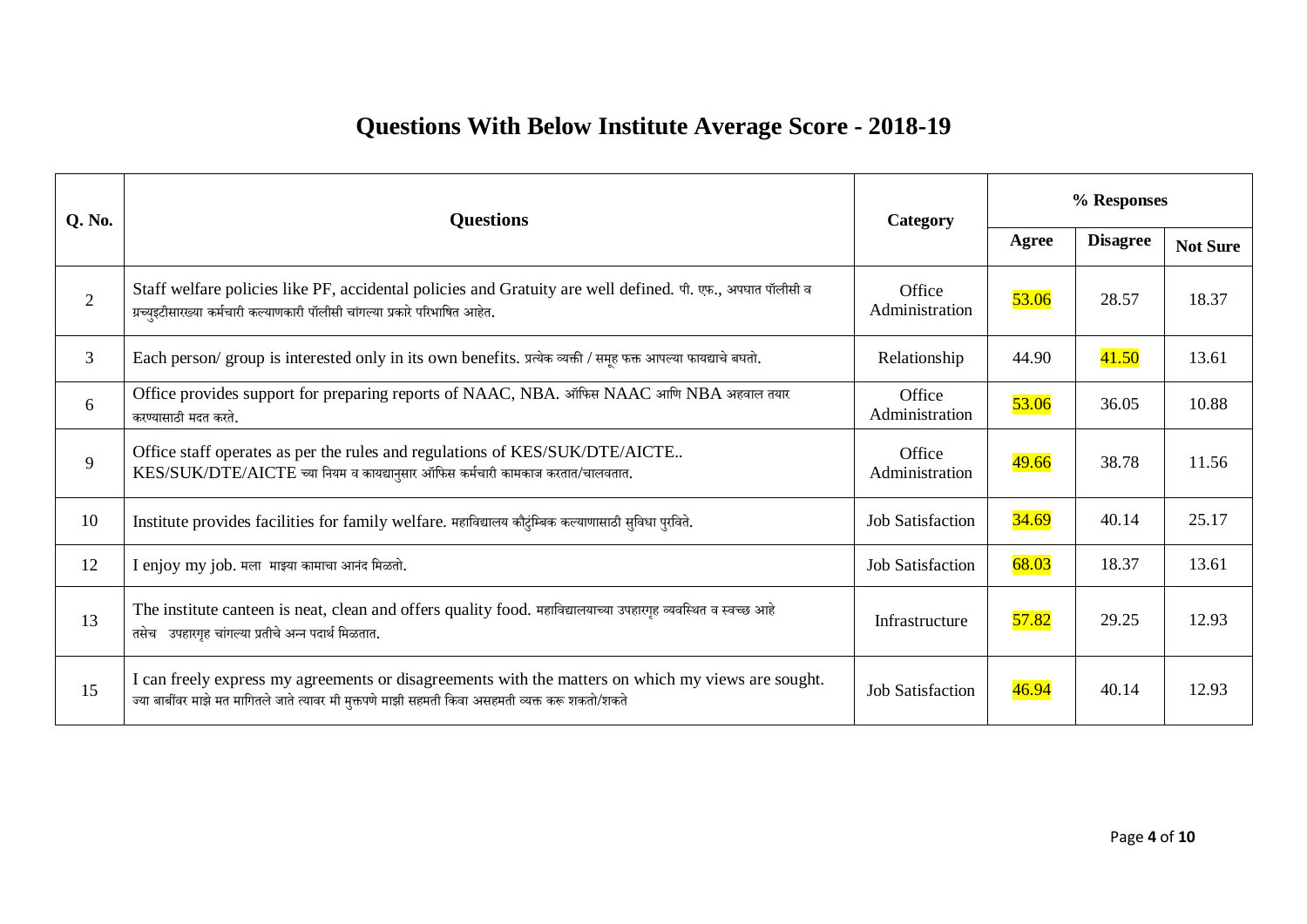| 19 | Office records are properly maintained and made easily available as and when required. (Service book,<br>leave records, personal records etc.) ऑफिसमधील कागदपत्रे/नोंदी व्यवस्थित योग्यरीत्या ठेवल्या जातात आणि जेव्हा आवश्यकता असेल<br>तेव्हा सहज उपलब्ध होतात (उदा. सेवा पुस्तिका, रजेच्या नोंदी व वैयाक्तिक नोंदी इ.) | Office<br>Administration | 54.42 | 33.33 | 12.24 |
|----|--------------------------------------------------------------------------------------------------------------------------------------------------------------------------------------------------------------------------------------------------------------------------------------------------------------------------|--------------------------|-------|-------|-------|
| 20 | The facilities and work culture in the institute is satisfactory. महाविद्यालयातील सुविधा व कार्य करण्याच्या पद्धती (कार्य<br>संस्कृती) समाधानकारक आहेत.                                                                                                                                                                  | <b>Job Satisfaction</b>  | 66.67 | 27.21 | 6.12  |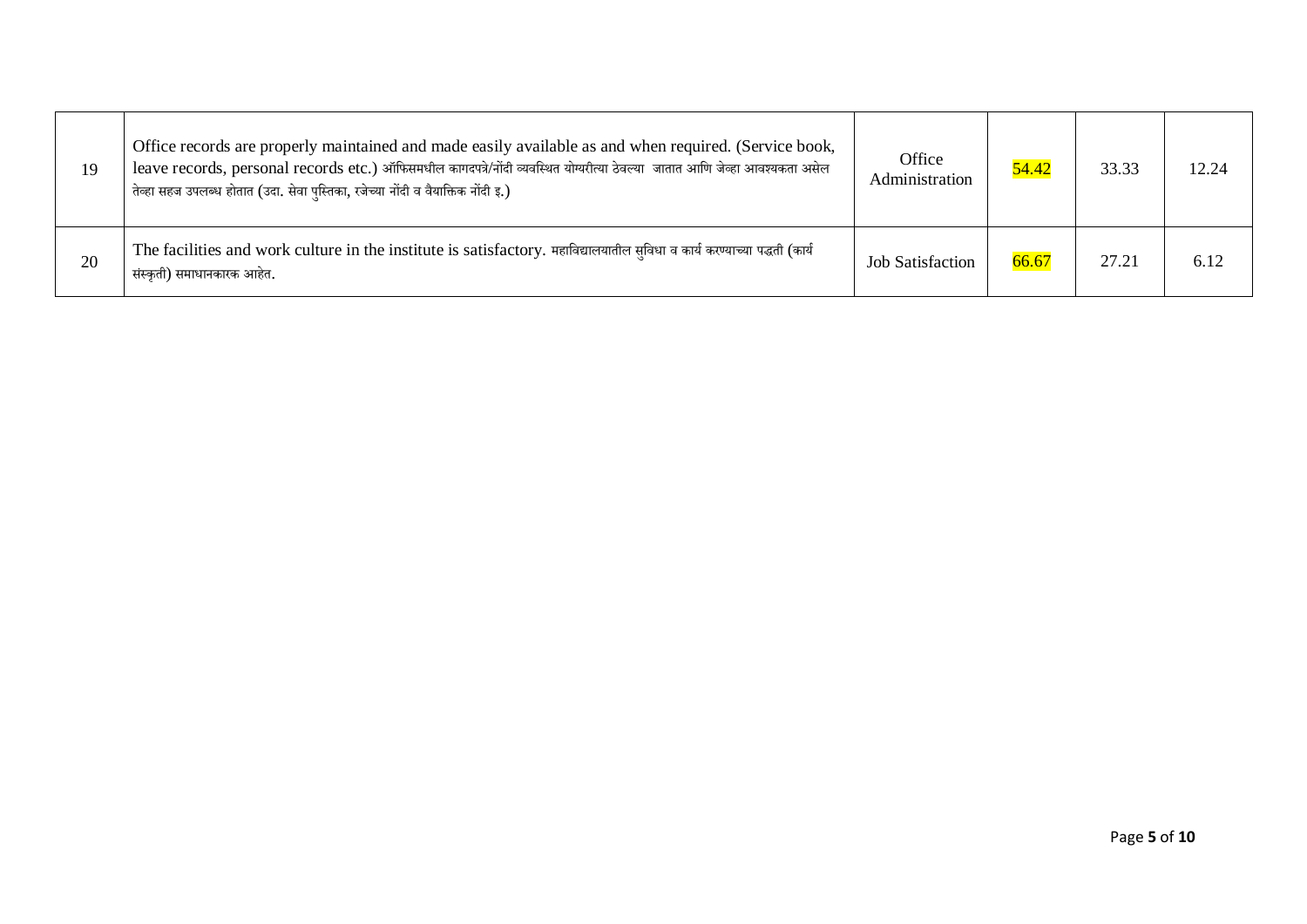Rajarambapu Institute of Technology, Rajaramnagar

### **Overall Institute Feedback Report: 2018-19 (Non-Teaching)**

|          | 2017-18 | 2018-19 |
|----------|---------|---------|
| Agree    | 78.94%  | 84.24%  |
| Disagree | 13.56%  | 10.98%  |
| Not Sure | 5.95%   | 4.78%   |

#### **Institute Average Feedback**

### **Question wise % Responses and Comparison**

|     |                                                                                                                                                                                               | Category                 | % Responses |                 |                           |         |                 |                           |  |
|-----|-----------------------------------------------------------------------------------------------------------------------------------------------------------------------------------------------|--------------------------|-------------|-----------------|---------------------------|---------|-----------------|---------------------------|--|
| Q.  | <b>Questions</b>                                                                                                                                                                              |                          | 207-18      |                 |                           | 2018-19 |                 |                           |  |
| No. |                                                                                                                                                                                               |                          | Agree       | <b>Disagree</b> | <b>Not</b><br><b>Sure</b> | Agree   | <b>Disagree</b> | <b>Not</b><br><b>Sure</b> |  |
|     | The institute premise is neat, safe and environment friendly. महाविद्यालयाचा<br>परिसर नीटनेटका, सुरक्षित व पर्यावरणपूरक आहे.                                                                  | Infrastructure           | 92.96       | 2.82            | 2.82                      | 97.47   | 1.27            | 1.26                      |  |
|     | Staff welfare policies like PF, accidental policies and Gratuity are well<br>defined. पी. एफ., अपघात पॉलीसी व ग्रच्युइटीसारख्या कर्मचारी कल्याणकारी पॉलीसी चांगल्या प्रकारे<br>परिभाषित आहेत. | Office<br>Administration | 73.24       | 17.61           | 7.75                      | 82.28   | 6.33            | 11.39                     |  |
|     | Each person/ group is interested only in its own benefits. प्रत्येक व्यक्ती / समूह<br>फक्त आपल्या फायद्याचे बघतो.                                                                             | Relationship             | 52.82       | 35.21           | 9.86                      | 54.43   | 32.28           | 13.29                     |  |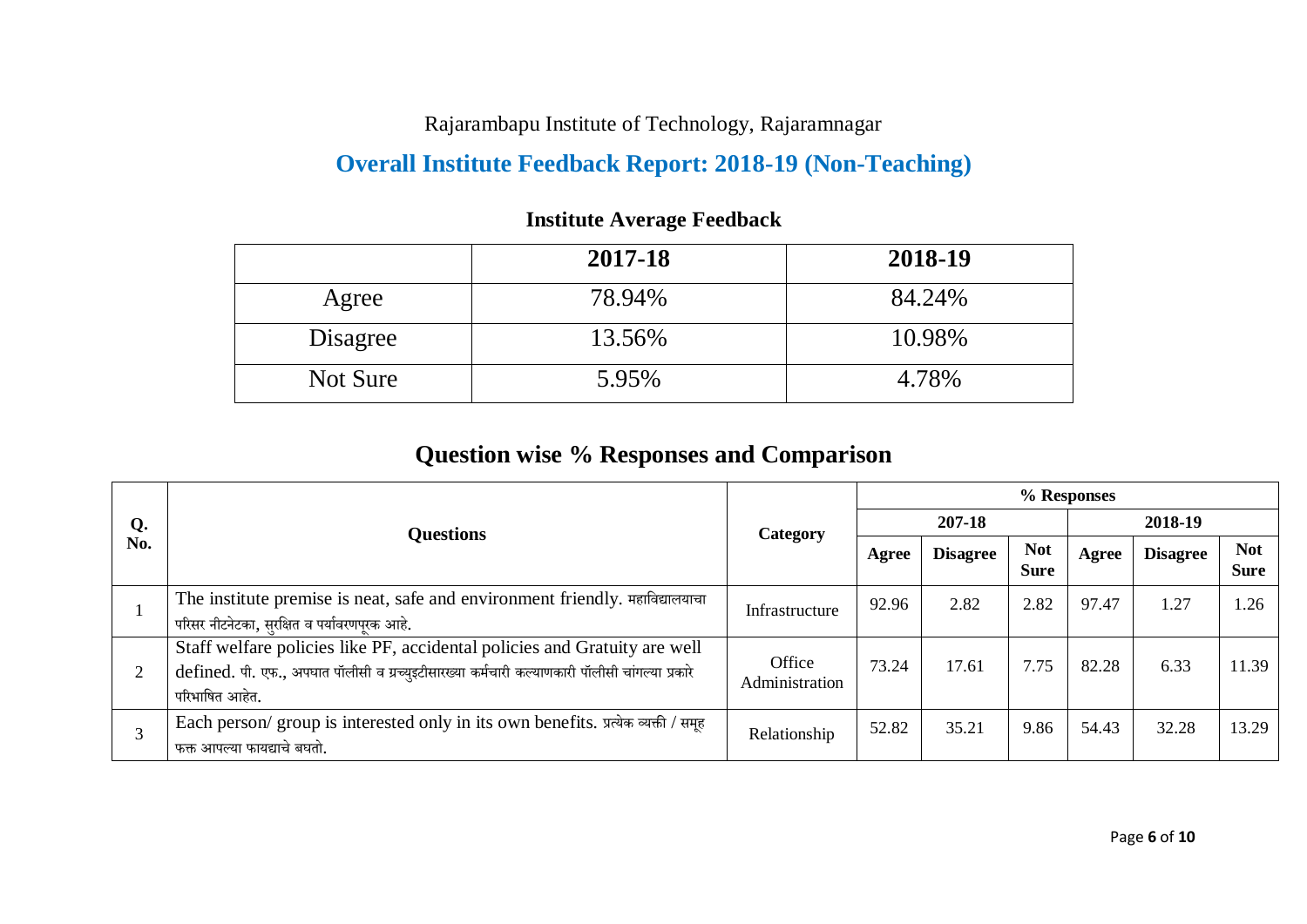| $\overline{4}$ | IT support (e.g. computer, internet, printing facility etc.) provided by<br>institute is sufficient/up-to the mark. महाविद्यालयामार्फत दिल्या जाणाऱ्या माहिती तंत्रज्ञान<br>विषयक सुविधा (संगणक, इंटरनेट, प्रिंटींग सुविधा) पुरेशा आहेत. | Infrastructure           | 90.14 | 7.04  | 1.41  | 94.94 | 3.8   | 1.26  |
|----------------|------------------------------------------------------------------------------------------------------------------------------------------------------------------------------------------------------------------------------------------|--------------------------|-------|-------|-------|-------|-------|-------|
| 5 <sup>1</sup> | Library staff is supportive and cooperative. ग्रंथालय कर्मचारी सहाय्यक आणि सहकारी<br>आहेत                                                                                                                                                | Library                  | 91.55 | 2.82  | 4.23  | 91.77 | 5.7   | 2.53  |
| 6              | Office provides support for preparing reports of NAAC, NBA. ऑफिस<br>NAAC आणि NBA अहवाल तयार करण्यासाठी मदत करते.                                                                                                                         | Office<br>Administration | 74.65 | 19.01 | 4.93  | 81.65 | 13.29 | 5.06  |
| $\tau$         | I always feel proud of my institute. महाविद्यालयाचा मला अभिमान आहे.                                                                                                                                                                      | <b>Job Satisfaction</b>  | 93.66 | 2.82  | 0.70  | 96.2  | 1.9   | 1.9   |
| 8              | The public utilities (e.g. washrooms, common rooms, drinking water<br>facilities etc.) are maintained properly. सार्वजनिक उपयोगितांची देखभाल (उदा.:<br>वॉशरूम, कॉमन रूम, पिण्याच्या पाण्याची सुविधा इ.) योग्य प्रकारे ठेवली जाते.        | Infrastructure           | 87.32 | 8.45  | 2.82  | 91.14 | 8.23  | 0.63  |
| 9              | Office staff operates as per the rules and regulations of<br>KES/SUK/DTE/AICTE KES/SUK/DTE/AICTE च्या नियम व कायद्यानुसार<br>ऑफिस कर्मचारी कामकाज करतात/चालवतात.                                                                         | Office<br>Administration | 70.42 | 19.72 | 8.45  | 77.85 | 16.45 | 5.7   |
| 10             | Institute provides facilities for family welfare. महाविद्यालय कौटुंम्बिक कल्याणासाठी<br>सुविधा पुरविते.                                                                                                                                  | Job Satisfaction         | 58.45 | 31.69 | 8.45  | 62.03 | 27.84 | 10.13 |
| 11             | We get sufficient number of books from the library as per library rules.<br>ग्रंथालयाच्या नियमानुसार आम्हाला ग्रंथालयाकडून पुरेशी पुस्तके मिळतात.                                                                                        | Library                  | 88.03 | 3.52  | 7.04  | 90.5  | 5.7   | 3.8   |
| 12             | I enjoy my job. मला माझ्या कामाचा आनंद मिळतो.                                                                                                                                                                                            | <b>Job Satisfaction</b>  | 81.69 | 11.27 | 5.63  | 86.71 | 11.39 | 1.9   |
| 13             | The institute canteen is neat, clean and offers quality food. महाविद्यालयाच्या<br>उपहारगृह व्यवस्थित व स्वच्छ आहे तसेच उपहारगृह चांगल्या प्रतीचे अन्न पदार्थ मिळतात.                                                                     | Infrastructure           | 55.63 | 32.39 | 10.56 | 65.83 | 24.68 | 9.49  |
| 14             | Salaries are paid in time. पगार/वेतन वेळेवर दिले जाते.                                                                                                                                                                                   | Office<br>Administration | 97.18 | 1.41  | 0.00  | 98.1  | 0.63  | 1.27  |
| 15             | I can freely express my agreements or disagreements with the matters on<br>which my views are sought. ज्या बाबींवर माझे मत मागितले जाते त्यावर मी मुक्तपणे माझी<br>सहमती किंवा असहमती व्यक्त करू शकतो/शकते                               | <b>Job Satisfaction</b>  | 65.49 | 19.01 | 13.38 | 75.95 | 16.46 | 7.59  |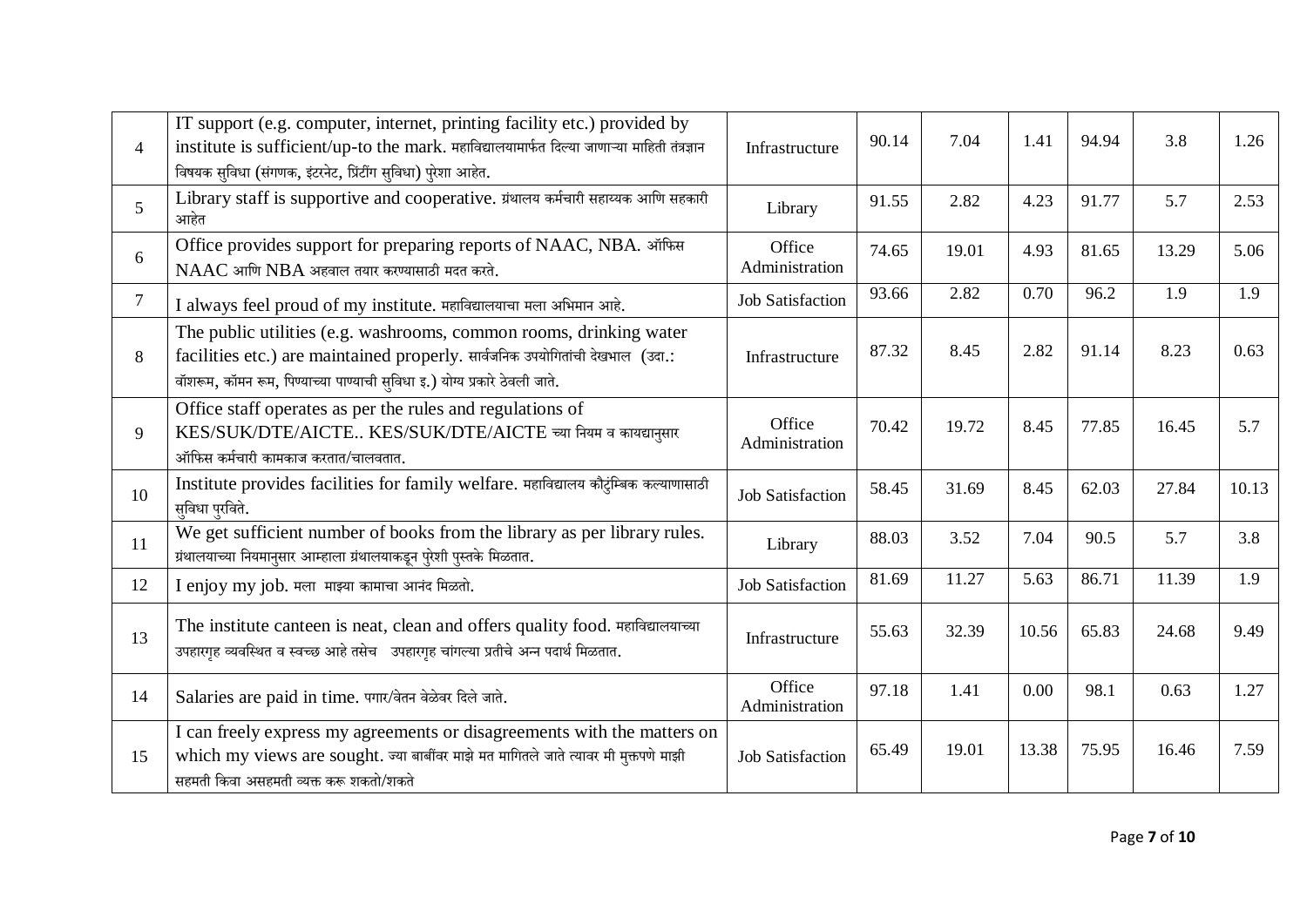| 16 | Faculty and staff works as a team. शिक्षक आणि शिक्षकेतर कर्मचारी एकसंधपणे काम करतात                                                                                                                                                                                                                                          | Relationship             | 76.06 | 15.49 | 7.04 | 89.24 | 10.76 |      |
|----|------------------------------------------------------------------------------------------------------------------------------------------------------------------------------------------------------------------------------------------------------------------------------------------------------------------------------|--------------------------|-------|-------|------|-------|-------|------|
| 17 | Classrooms and laboratories are well equipped with good ambience.<br>वर्गखोल्या व प्रयोगशाळा या सर्वासोयीनियुकत व प्रशस्त आहेत                                                                                                                                                                                               | Infrastructure           | 92.25 | 3.52  | 2.82 | 94.94 | 3.16  | 1.9  |
| 18 | Online recourses (e. g. e-journals, databases, e-books) meet my learning<br>and research needs. ऑनलाईन संसाधने (उदा. ई. नियतकालिके, डाटाबेस, ई-पुस्तके) माझ्या<br>शैक्षणिक व संशोधन गरजा पर्ण करतात.                                                                                                                         | Infrastructure           | 87.32 | 4.23  | 7.04 | 89.87 | 6.33  | 3.8  |
| 19 | Office records are properly maintained and made easily available as and<br>when required. (Service book, leave records, personal records etc.)<br>ऑफिसमधील कागदपत्रे/नोंदी व्यवस्थित योग्यरीत्या ठेवल्या  जातात आणि जेव्हा आवश्यकता असेल तेव्हा<br>सहज उपलब्ध होतात (उदा. सेवा पुस्तिका, रजेच्या नोंदी व वैयाक्तिक नोंदी इ.) | Office<br>Administration | 69.72 | 21.13 | 7.75 | 79.11 | 13.3  | 7.59 |
| 20 | The facilities and work culture in the institute is satisfactory.<br>महाविद्यालयातील सुविधा व कार्य करण्याच्या पद्धती (कार्य संस्कृती) समाधानकारक आहेत.                                                                                                                                                                      | <b>Job Satisfaction</b>  | 80.28 | 11.97 | 6.34 | 84.81 | 10.13 | 5.06 |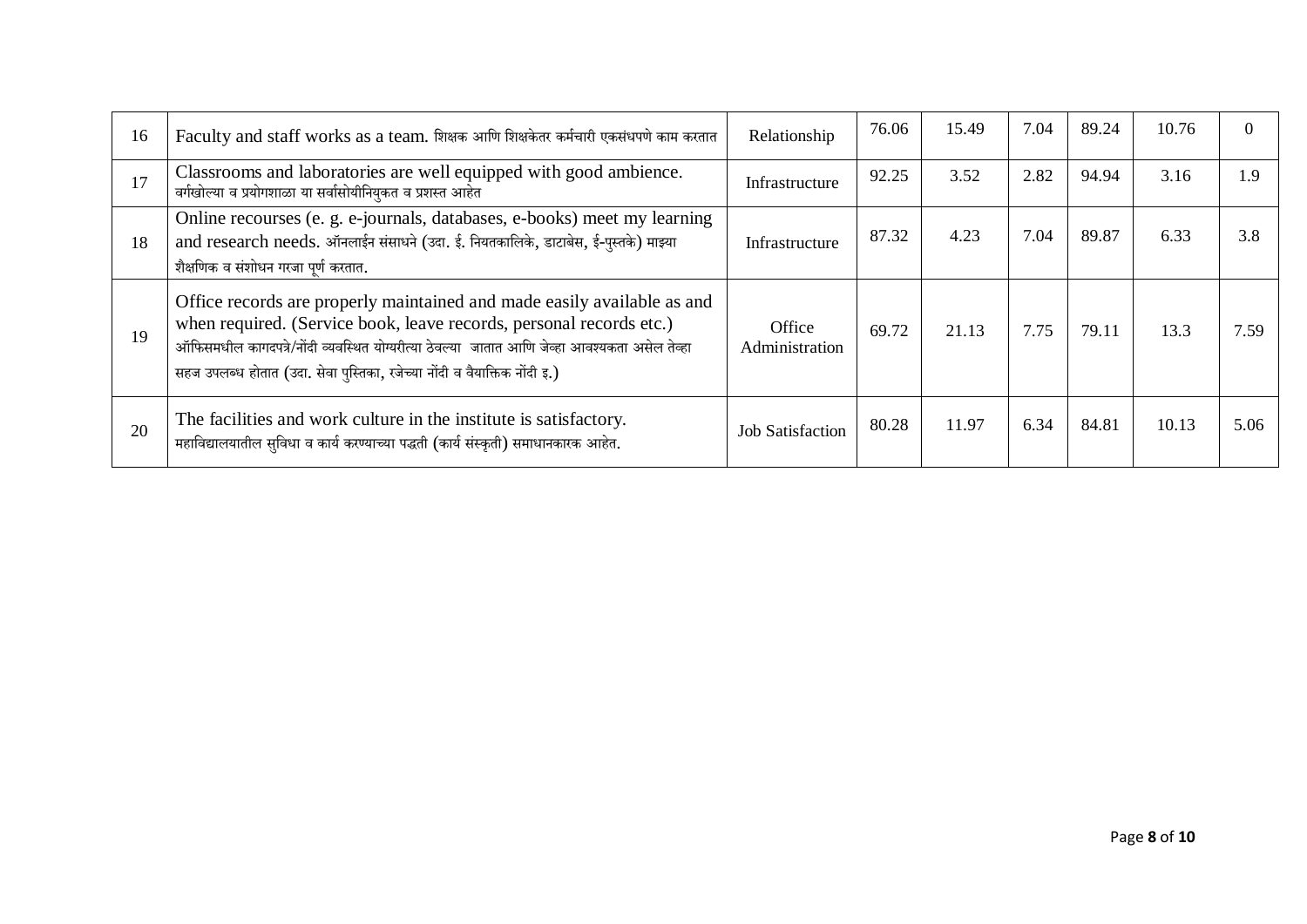# **Questions With Below Institute Average Score**

|                |                                                                                                                                                                                            |                          | % Responses |                 |                 |  |
|----------------|--------------------------------------------------------------------------------------------------------------------------------------------------------------------------------------------|--------------------------|-------------|-----------------|-----------------|--|
| Q. No.         | <b>Questions</b>                                                                                                                                                                           | Category                 | 2018-19     |                 |                 |  |
|                |                                                                                                                                                                                            |                          | Agree       | <b>Disagree</b> | <b>Not Sure</b> |  |
| $\overline{2}$ | Staff welfare policies like PF, accidental policies and Gratuity are well defined. पी. एफ.,<br>अपघात पॉलीसी व ग्रच्युइटीसारख्या कर्मचारी कल्याणकारी पॉलीसी चांगल्या प्रकारे परिभाषित आहेत. | Office<br>Administration | 82.28       | 6.33            | 11.39           |  |
| $\overline{3}$ | Each person/ group is interested only in its own benefits. प्रत्येक व्यक्ती / समूह फक्त आपल्या फायद्याचे<br>बघतो.                                                                          | Relationship             | 32.28       | 54.43           | 13.29           |  |
| 6              | Office provides support for preparing reports of NAAC, NBA. ऑफिस NAAC आणि NBA<br>अहवाल तयार करण्यासाठी मदत करते.                                                                           | Office<br>Administration | 81.65       | 13.29           | 5.06            |  |
| 9              | Office staff operates as per the rules and regulations of KES/SUK/DTE/AICTE<br>KES/SUK/DTE/AICTE च्या नियम व कायद्यानुसार ऑफिस कर्मचारी कामकाज करतात/चालवतात.                              | Office<br>Administration | 77.85       | 16.45           | 5.7             |  |
| 10             | Institute provides facilities for family welfare. महाविद्यालय कौटुंम्बिक कल्याणासाठी सुविधा पुरविते.                                                                                       | Job<br>Satisfaction      | 62.03       | 27.84           | 10.13           |  |